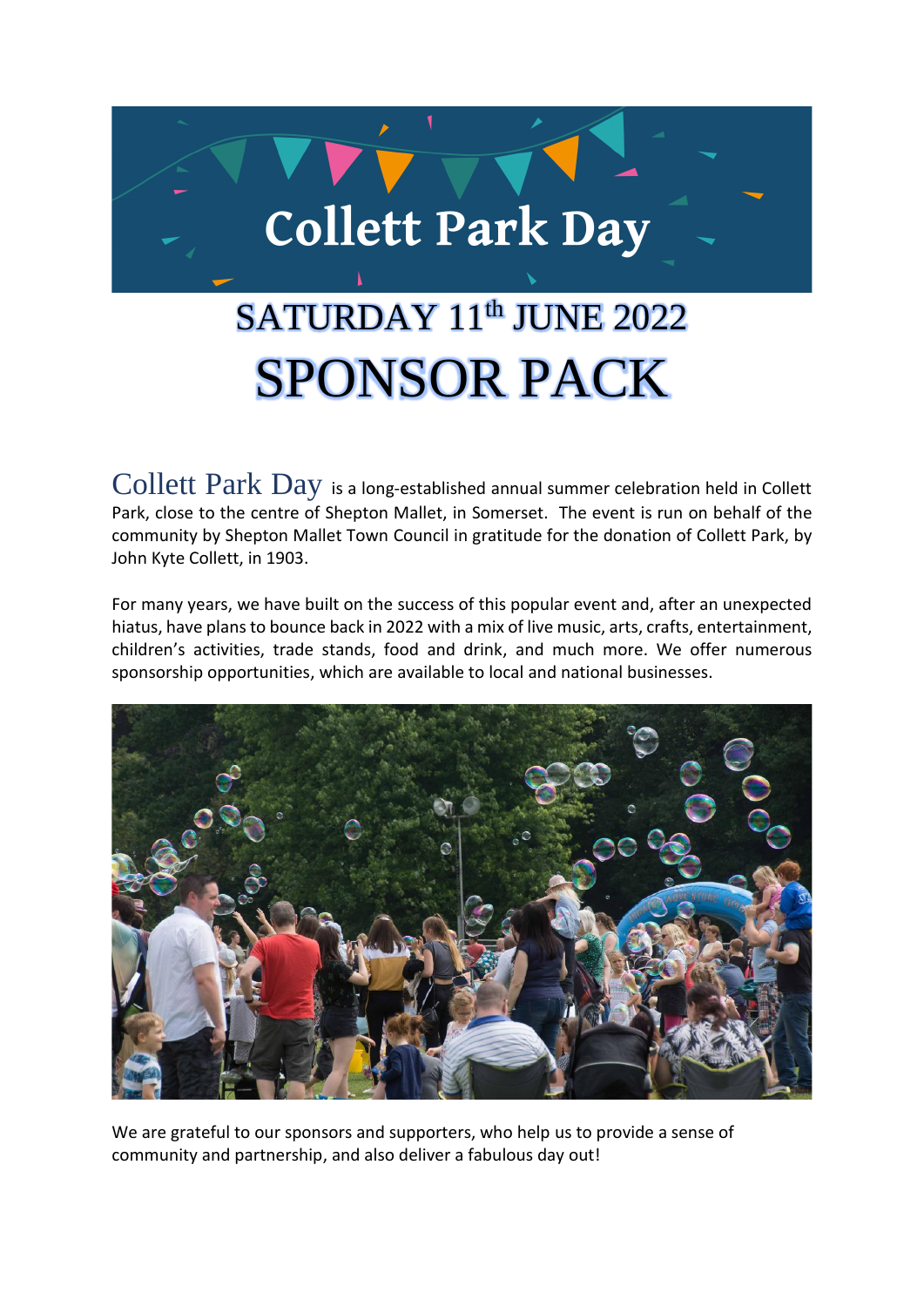This year we anticipate that Collett Park Day will be well-attended by thousands of local residents. Increasingly, many attendees are also travelling from the county's hinterland and surrounding areas to come to the event, allowing us to showcase the town. This gives our sponsors and supporters an ideal opportunity to raise their brand awareness locally and further afield.

#### **COLLETT PARK DAY Saturday 11th June 2022 10am-5pm**



*Previous entertainer – Bubbleman, from Rainbow Gecko, with his trusty sidekick.*

Collett Park Day features a central display arena and bandstand – with a full schedule of events*. (Full details will be announced on the website [https://collettparkday.co.uk/.](https://collettparkday.co.uk/))* There will be performances and attractions, such as live music - entertainment – community displays – arts and crafts – local charities – children's workshops – competitions etc.

There will also be a great selection of hot food and an event bar stocked with local beer and cider. We have invited a wide range of local groups, charities and traders to sell their wares and promote their business. Shepton Mallet Fire Station will also be in attendance, where event-goers will have the chance to 'Meet a Fire Fighter'.

Collett Park Day is professionally staffed with trained security and event personnel, and complies with the highest standards of event safety covered by a full Premises License granted by Mendip District Council.

### Advertising and Promotion

- We are producing a colour programme for distribution at the event, with a print run of 2,000+ copies. Space will be allocated to all our main sponsors.
- Our Collett Park Day website will carry Sponsors' branding and links to Sponsors' own websites.
- We link to Facebook, Instagram, and Twitter sites drawing thousands of visits from across the region.
- Banners will be displayed in the weeks preceding the Collett Park Day in prominent locations in Shepton Mallet and the surrounding area.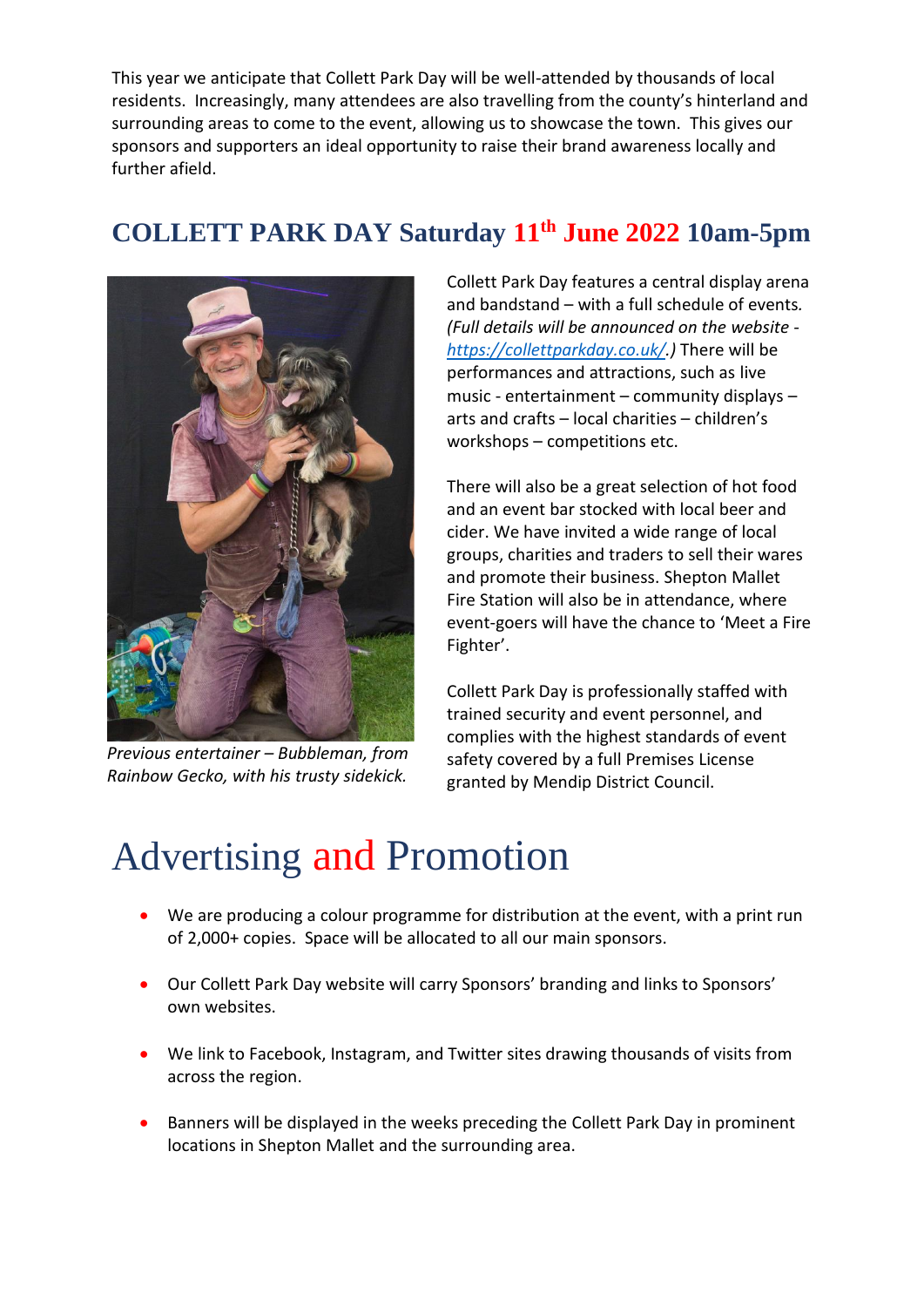- We also offer banner advertising on the bandstand.
- Collett Park Day is advertised in the "What's On" sections in the press and on site throughout the Internet.



### **Your Presence at the Collett Park Day**

- We offer an ideal opportunity for you to reach more of the local Shepton Mallet population (and surrounding area) than any comparable event.
- Collett Park Day is an ideal, cost effective way for you to make a presence and promote your message or brand.

### **Sponsorship Opportunities**

#### **GOLD PACKAGE £2,000+**

- Top level event branding and the ability be included in the title of individual events in the programme
- Opportunity for sponsorship of specific venues (main arena and bandstand). This could also extend to sponsoring our litter pick team, parking stewards, and event staff.
- Collett Park Day programme profile (including full page advertising space on back cover or inner covers)
- Company logo to appear prominently on all Collett Park Day promotional leaflets and posters
- Banner on barrier on main arena
- Company logo and acknowledgement on Collett Park Day website
- Link to sponsor's website
- Complementary display space up to 3m x 3m at the event.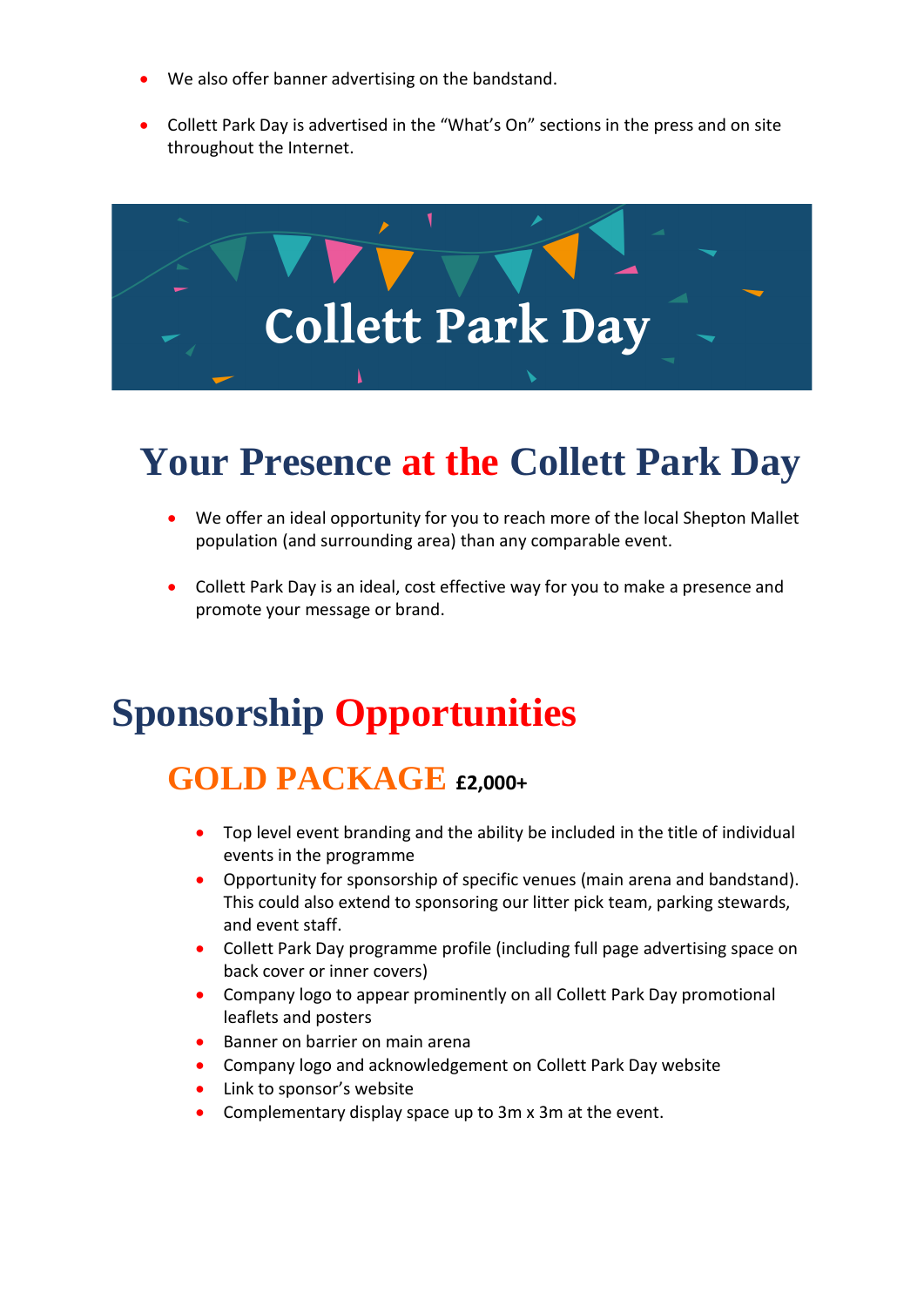#### **SILVER PACKAGE £1,000+**

- Mid-level Collett Park Day branding
- Opportunity for sponsorship of specific venues (main arena and bandstand). This could also extend to sponsoring our litter pick team, parking stewards, and event staff.
- Collett Park Day programme profile (including full page advertising space)
- Company logo to appear at medium size on all Collett Park Day promotional leaflets and posters
- Banner on barrier on main arena
- Company logo and acknowledgement on Collett Park Day website
- Link to sponsor's website
- Complementary display space up to 3m x 3m at the event.

#### **BRONZE PACKAGE £500+**

- Opportunity for sponsorship of specific venues (main arena and bandstand). This could also extend to sponsoring our litter pick team, parking stewards, and event staff
- Collett Park Day programme profile (including half page advertising space)
- Company logo to appear on all Collett Park Day promotional leaflets and posters
- Company logo and acknowledgement on Collett Park Day website
- Link to sponsor's website.

#### **Spotlight Package £100+**

- Company logo and acknowledgement in Collett Park Day programme
- Company logo and acknowledgement on Collett Park Day website
- Link to sponsor's website

#### **Supporter Package £50+**

- Sponsorship acknowledged in the Collett Park Day programme and website
- Link to sponsor's website

### **'In Kind' Sponsorship**

Support can also take the form of goods and services provided by the Sponsor. We will be happy to discuss non-financial contributions and corresponding Sponsor benefits.

We have outlined the typical levels of sponsorships opportunities that we are offering, but if you require a more tailor-made package, please do not hesitate to contact us.